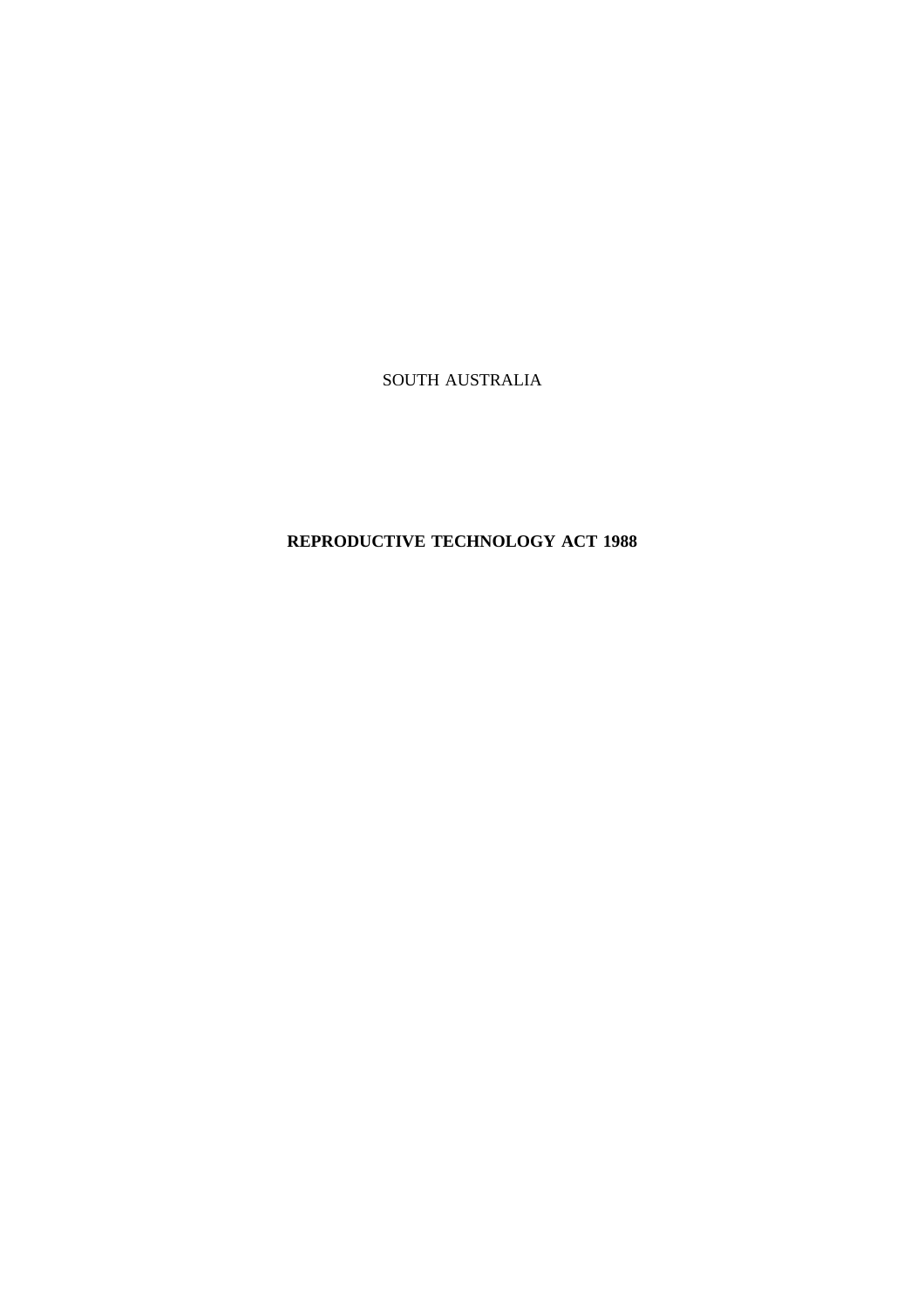#### **SUMMARY OF PROVISIONS**

#### PART I PRELIMINARY

#### Section

- 1. Short title<br>2. Commence 2. Commencement
- 3. Interpretation
- 4. Act binds Crown

#### PART II

### THE SOUTH AUSTRALIAN COUNCIL ON REPRODUCTIVE TECHNOLOGY

#### DIVISION I—THE COUNCIL

- 5. Establishment of the Council
- 6. Terms of appointment
- 7. Allowances and expenses
- 8. Procedure at meetings<br>9. Disclosure of interest
- Disclosure of interest

#### DIVISION II—THE COUNCIL'S FUNCTIONS

- 10. Functions of the Council
- 11. Officers and employees
- 12. Annual report

## PART III

#### LICENSING

#### DIVISION I—REQUIREMENT FOR LICENCE

- 13. Licence required for artificial fertilization procedures
- 14. Licence required for medical research involving human reproductive material

#### DIVISION II—SUSPENSION OR CANCELLATION OF LICENCE

15. Suspension or cancellation of licence

#### DIVISION III—APPEAL

16. Appeals

#### PART IV MISCELLANEOUS

- 17. Powers of authorized person<br>18. Confidentiality
- Confidentiality
- 19. Summary offences
- 20. Regulations

#### **SCHEDULE**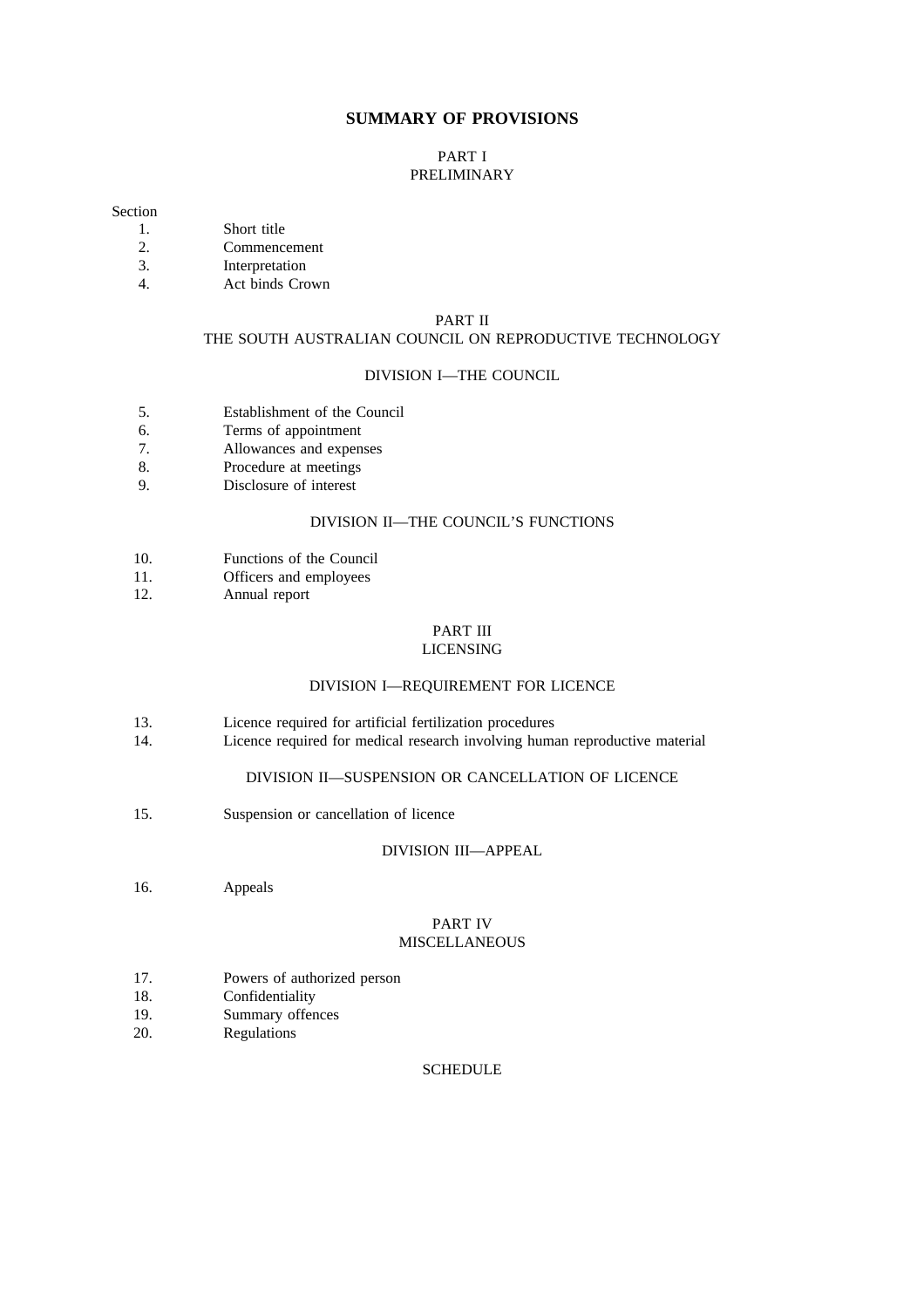## **REPRODUCTIVE TECHNOLOGY ACT, 1988**

being

Reproductive Technology Act, 1988, No. 10 of 1988 [Assented to 10 March 1988]<sup>1</sup>

<sup>1</sup> Came into operation (except s. 14) 1 April 1988: *Gaz*. 31 March 1988, p. 765; s. 14(1), (2)(a), (2)(b), (2)(d), (3) and (4) came into operation 31 July 1989: *Gaz*. 20 July 1989, p. 116; s. 14(2)(c) came into operation 1 August 1996: *Gaz*. 1 August 1996, p. 223.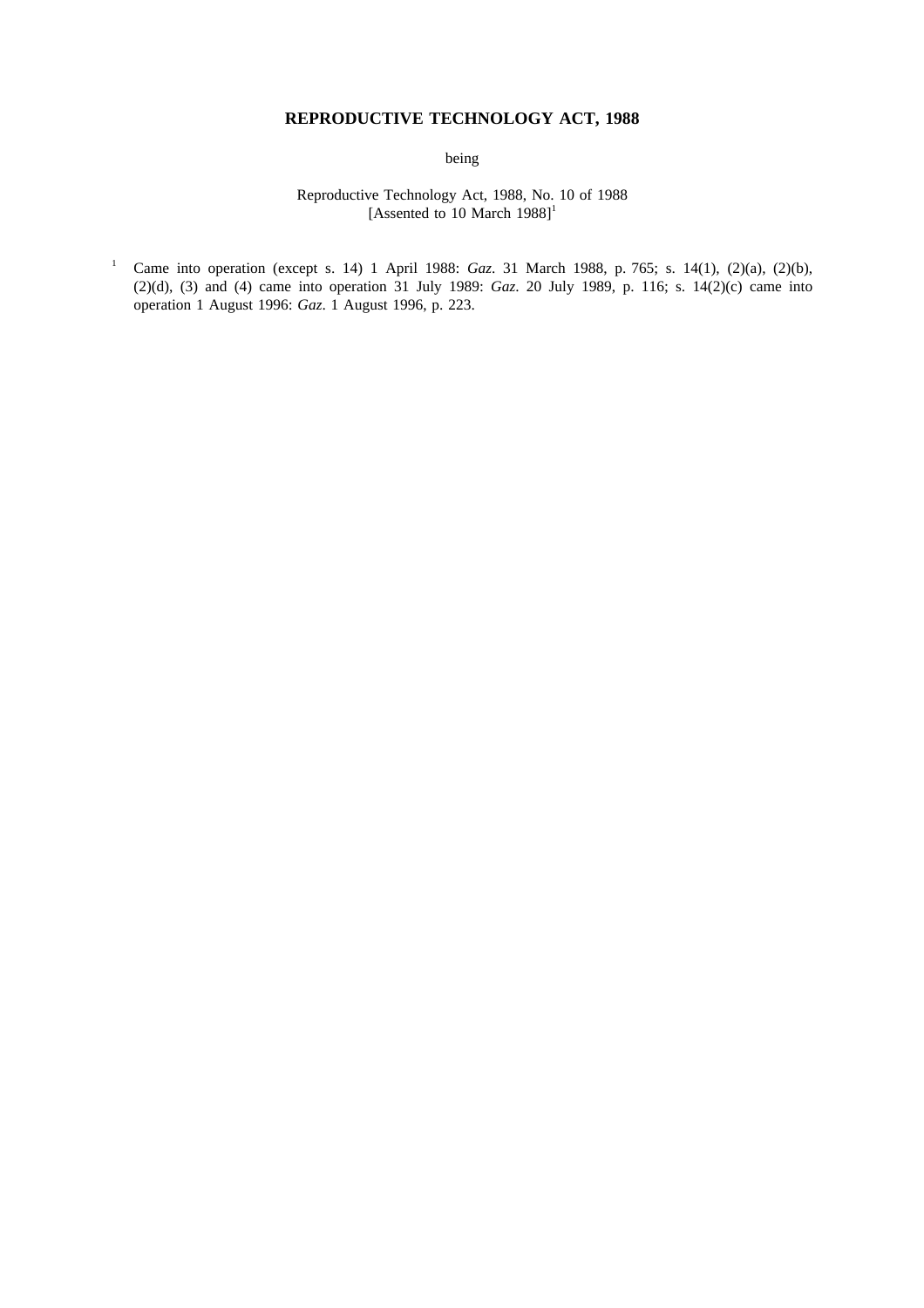#### **An Act to regulate the use of reproductive technology and research involving experimentation with human reproductive material.**

The Parliament of South Australia enacts as follows:

#### PART I

#### PRELIMINARY

#### **Short title**

**1.** This Act may be cited as the *Reproductive Technology Act, 1988*.

#### **Commencement**

**2.** (1) This Act will come into operation on a day to be fixed by proclamation.

(2) The Governor may, in a proclamation fixing a day for this Act to come into operation, suspend the operation of specified provisions of this Act until a subsequent day fixed in the proclamation, or a day to be fixed by subsequent proclamation.

#### **Interpretation**

**3.** In this Act unless the contrary intention appears—

"artificial fertilization procedure" means any medical procedure directed at fertilization of a human ovum by artificial means and includes an in vitro fertilization procedure:

"artificial insemination" means an artificial fertilization procedure (not being an in vitro fertilization procedure or a surgical procedure) under which human sperm are introduced, by artificial means, into the human female reproductive system:

"authorized person" means a person authorized by the Commission to exercise the powers of an authorized person under this Act:

"the code of ethical practice" means the code of ethical practice formulated by the Council under Part II:

"the Commission" means the South Australian Health Commission:

"human reproductive material" means—

- *(a)* a human embryo;
- *(b)* human semen;
- *(c)* a human ovum:

"in vitro fertilization procedure" means any of the following procedures—

- *(a)* the removal of a human ovum for the purpose of fertilization within or outside the body;
- *(b)* the storage of any such ovum prior to fertilization;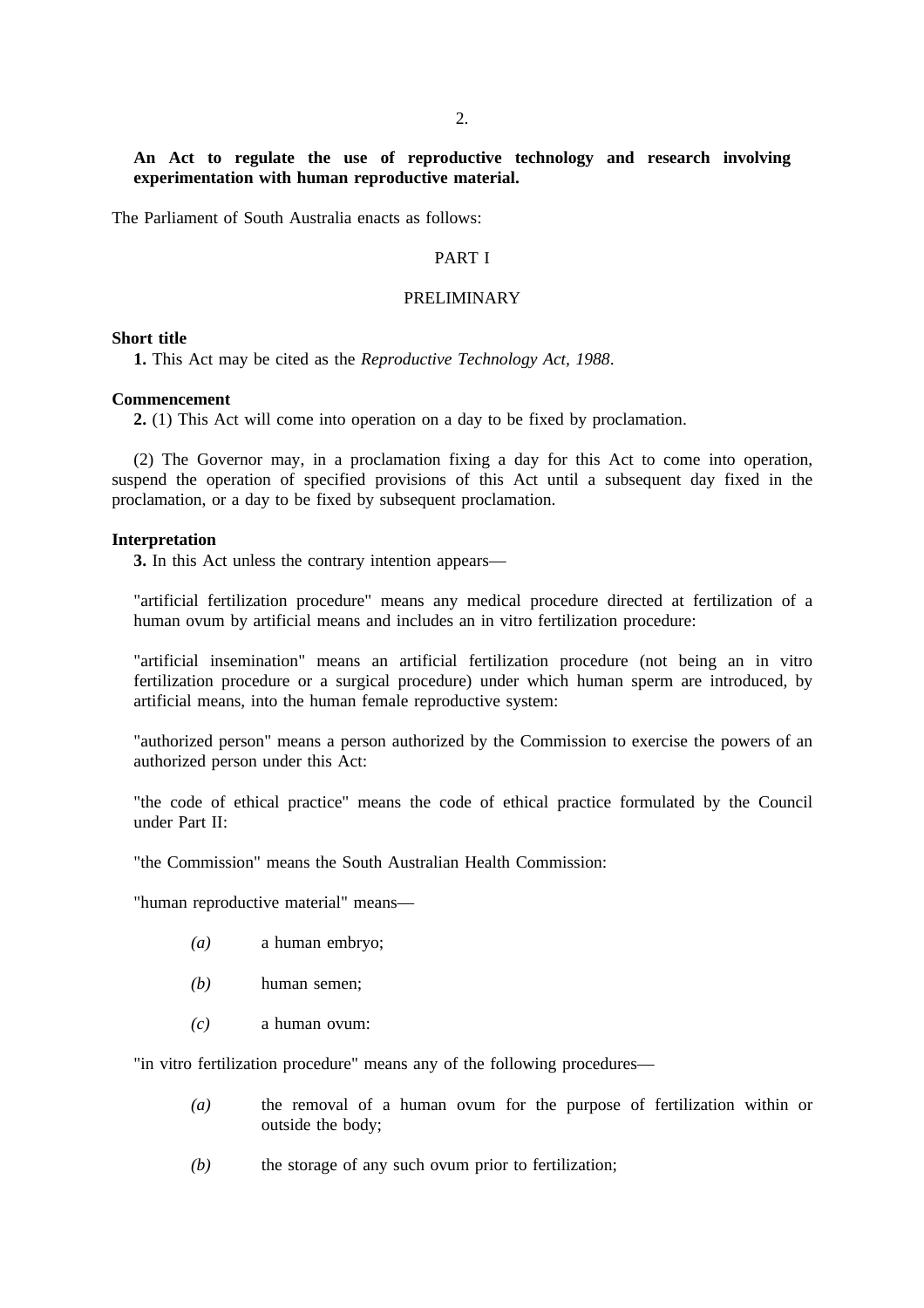- *(c)* the fertilization by artificial means of any such ovum within or outside the body;
- *(d)* the culture or storage of a fertilized ovum outside the body;
- *(e)* the transference of a fertilized or unfertilized ovum into the human body:

"reproductive technology" means the branch of medical science concerned with artificial fertilization.

#### **Act binds Crown**

**4.** This Act binds the Crown.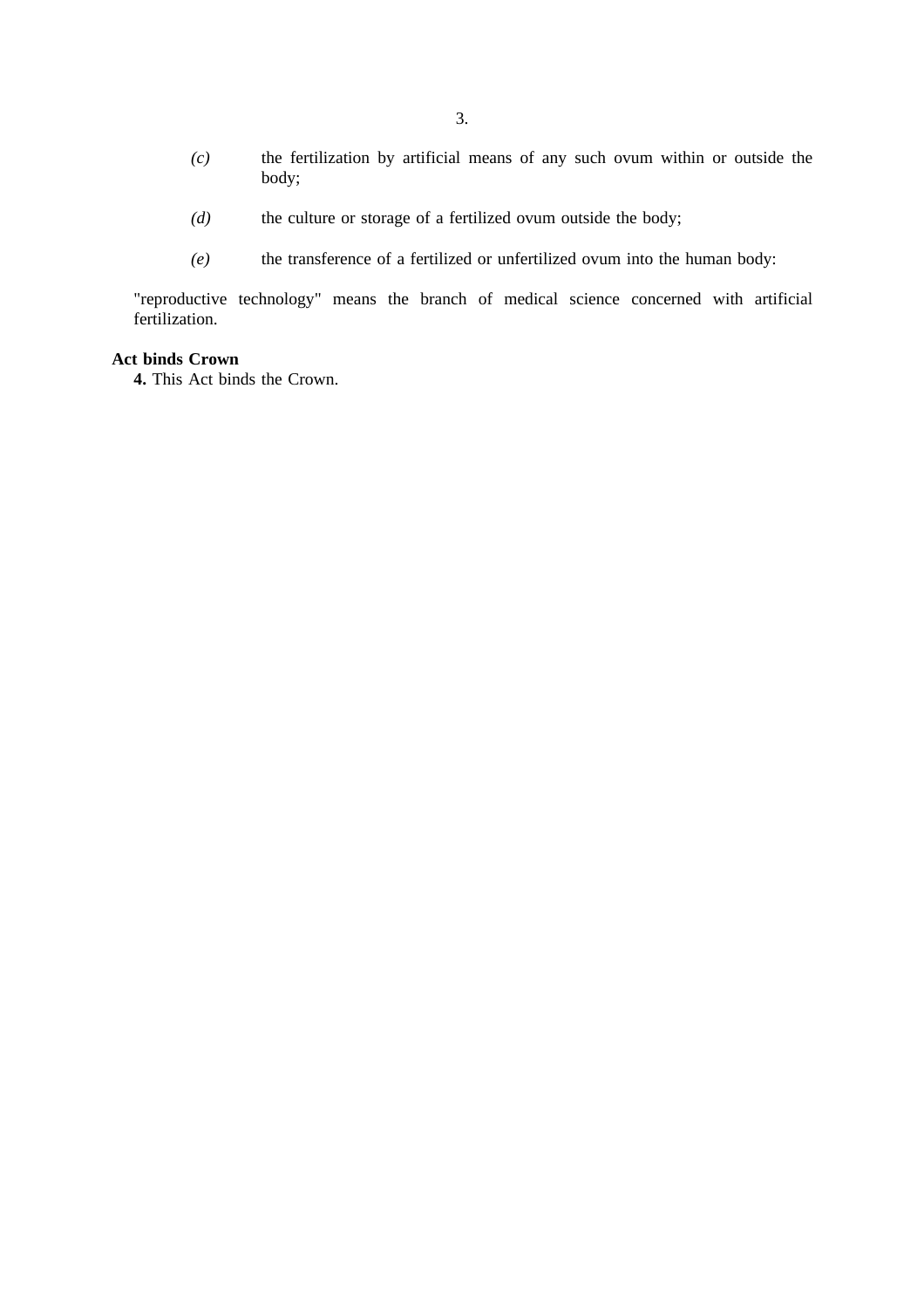# 4. PART II

#### THE SOUTH AUSTRALIAN COUNCIL ON REPRODUCTIVE TECHNOLOGY

#### DIVISION I—THE COUNCIL

#### **Establishment of the Council**

**5.** (1) The *South Australian Council on Reproductive Technology* is established.

(2) The Council consists of 11 members appointed by the Governor and of these—

- *(a)* one will be nominated by the Council of the University of Adelaide;
- *(b)* one will be nominated by the Council of the Flinders University of South Australia;
- *(c)* one will be nominated by the Royal Australian College of Obstetricians and Gynaecologists;
- *(d)* one will be nominated by the Royal Australian College of General Practitioners;
- *(e)* one will be nominated by the Heads of Churches in South Australia;
- *(f)* one will be nominated by the Law Society of South Australia;

and

*(g)* five will be nominated by the Minister.

(3) When nominating a person for membership of the Council a person or body referred to in subsection (2) must recognize that the Council should, as far as practicable, be constituted of equal numbers of men and women.

(4) In selecting nominees for appointment to the Council the Minister will endeavour to ensure—

- *(a)* that the Council has available to it from its own membership expertise in the various facets of reproductive technology;
- *(b)* that other relevant disciplines and backgrounds are adequately reflected in the Council's membership;
- *(c)* that the Council's membership is sufficiently representative of the general community.

and

*(d)* that, as far as practicable, the Council is constituted of an equal number of men and women.

(5) The Governor may, on the nomination of the body or person by whom a member was nominated, appoint a deputy to that member and the deputy may, in the absence of that member, act as a member of the Council.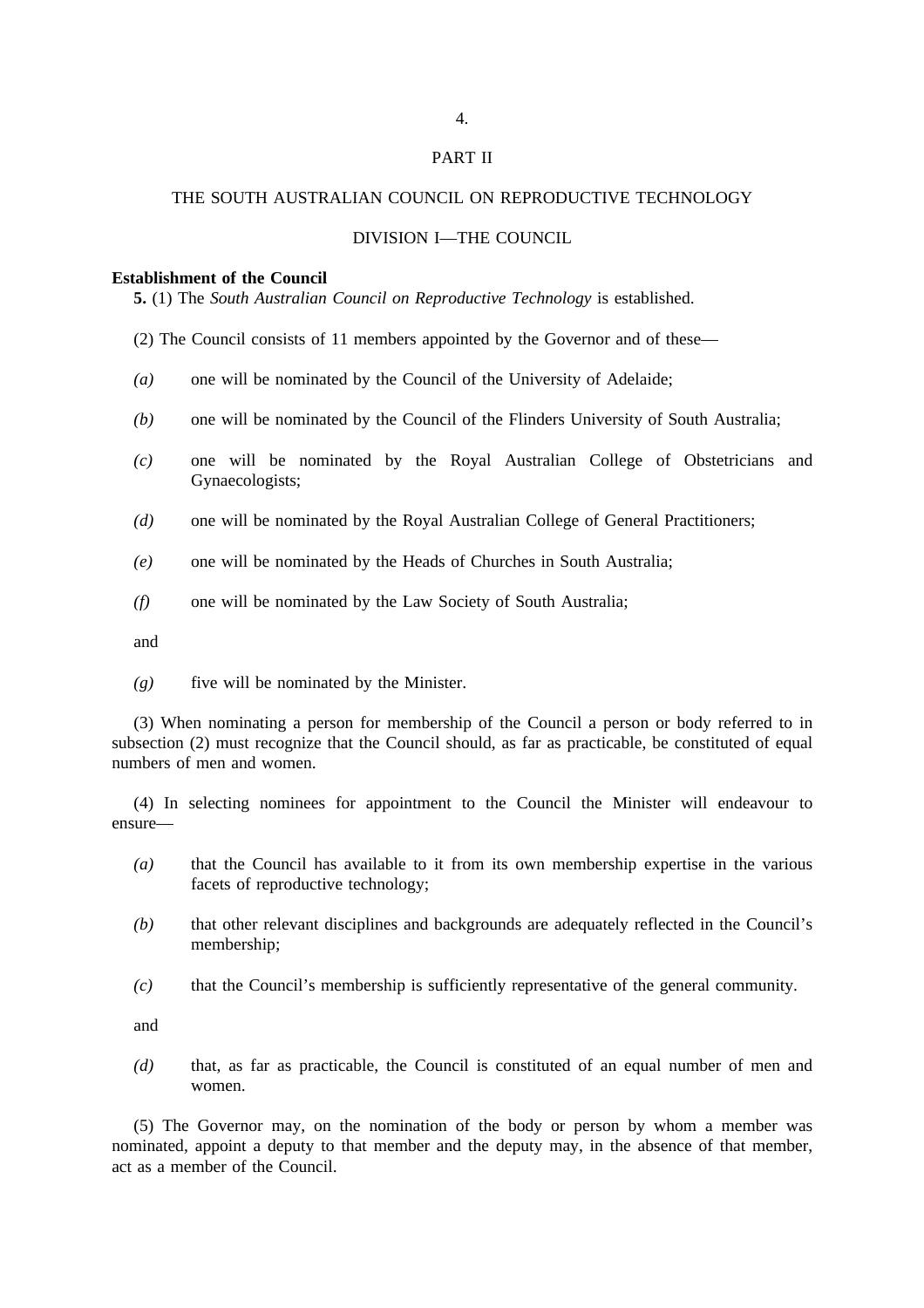(6) The Council will elect (for a term fixed by the Council) one of its members to preside at meetings of the Council.

#### **Terms of appointment**

**6.** (1) A member of the Council will be appointed for a term not exceeding three years and will, on the expiration of a term of appointment, be eligible for reappointment.

(2) The Governor may remove a member of the Council for—

- *(a)* misconduct;
- *(b)* neglect of duty;
- *(c)* incompetence;

or

*(d)* mental or physical incapacity to carry out official duties satisfactorily.

(3) The office of a member of the Council becomes vacant if the member—

- *(a)* dies;
- *(b)* completes a term of office and is not reappointed;
- *(c)* resigns by written notice to the Minister;

or

*(d)* is removed from office under subsection (2).

(4) When the office of a member becomes vacant, a person must be appointed in accordance with this Act to the vacant office.

#### **Allowances and expenses**

**7.** A member of the Council will be entitled to such fees, allowances and expenses as the Governor may determine.

#### **Procedure at meetings**

**8.** (1) A meeting of the Council will be chaired by the member elected to preside or in the absence of that member by a member chosen by the members present from amongst their own number.

(2) Subject to subsection (3), the Council may act notwithstanding vacancies in its membership.

(3) Six members constitute a quorum of the Council.

(4) Each member present at a meeting of the Council is entitled to one vote on a matter arising for decision at the meeting and, in the event of an equality of votes, the member chairing the meeting will be entitled to a second or casting vote.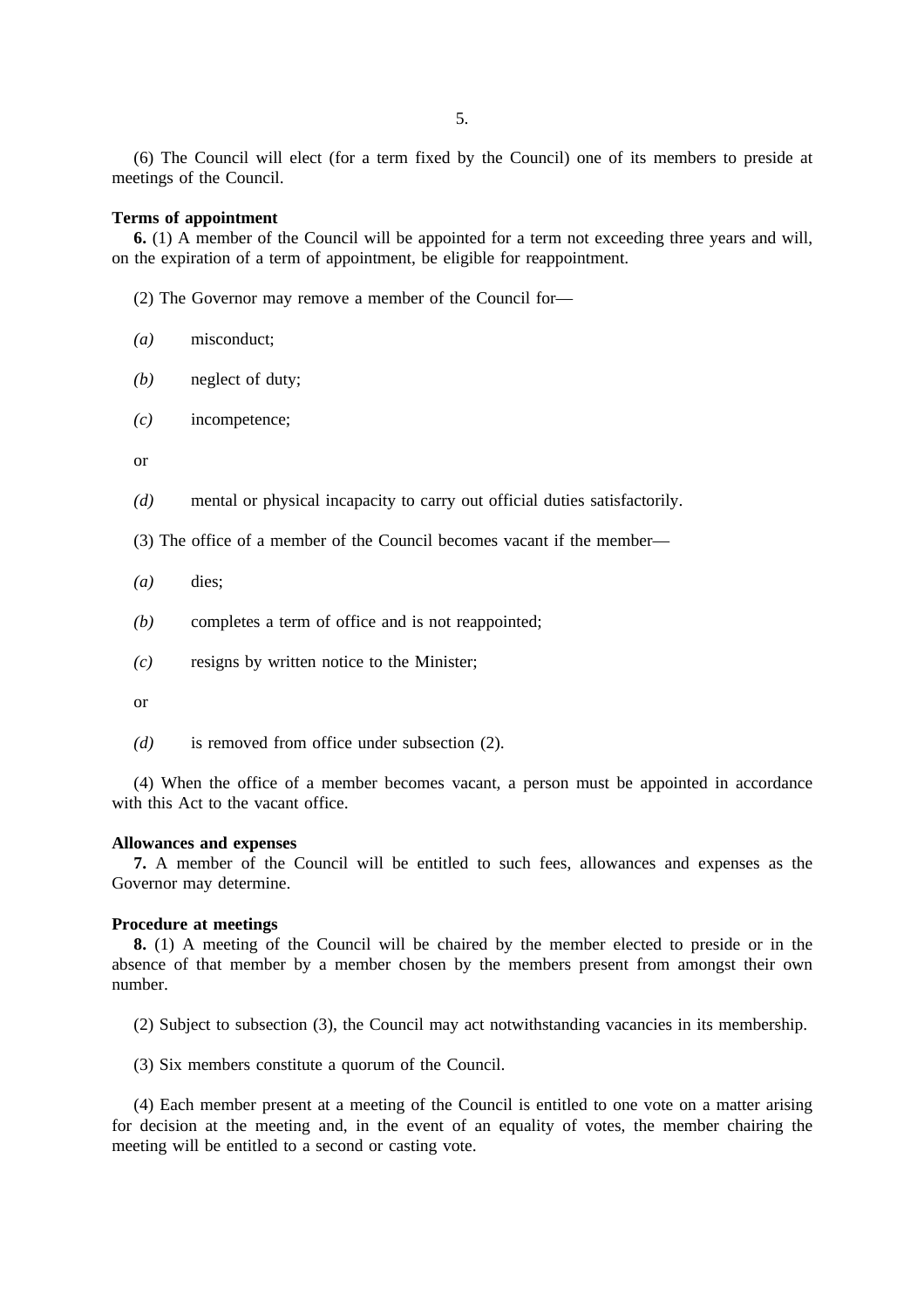(5) Subject to this Act, the proceedings of the Council may be conducted as it thinks fit.

#### **Disclosure of interest**

**9.** (1) A member of the Council who has a direct or indirect personal or pecuniary interest in any matter before the Council must disclose the nature of the interest to the Council before, or as soon as practicable after, the matter arises for consideration.

Penalty: \$2 000.

(2) A disclosure under this section must be recorded in the minutes of the Council.

(3) If a matter arising before the Council (other than a question of general principle) affects a member's personal or pecuniary interests directly or indirectly, the member must abstain from voting on that matter.

Penalty: \$2 000.

#### DIVISION II—THE COUNCIL'S FUNCTIONS

#### **Functions of the Council**

**10.** (1) The functions of the Council are as follows:

- *(a)* to formulate, and keep under review, a code of ethical practice to govern—
	- (i) the use of artificial fertilization procedures;

and

- (ii) research involving experimentation with human reproductive material;
- *(b)* (i) to advise the Commission on the conditions to be included in licences authorizing artificial fertilization procedures;
	- (ii) to formulate appropriate conditions for licences authorizing research involving experimentation with human reproductive material;
- *(c)* to carry out research into the social consequences of reproductive technology;
- *(d)* to promote research into the causes of human infertility (and, in doing so, to attempt to ensure that adequate attention is given to research into the causes of both female and male infertility);
- *(e)* to advise the Minister on any questions arising out of, or in relation to, reproductive technology;
- *(f)* to promote (by the dissemination of information and in other ways) informed public debate on the ethical and social issues that arise from reproductive technology;
- *(g)* to collaborate with other bodies carrying out similar functions in Australia.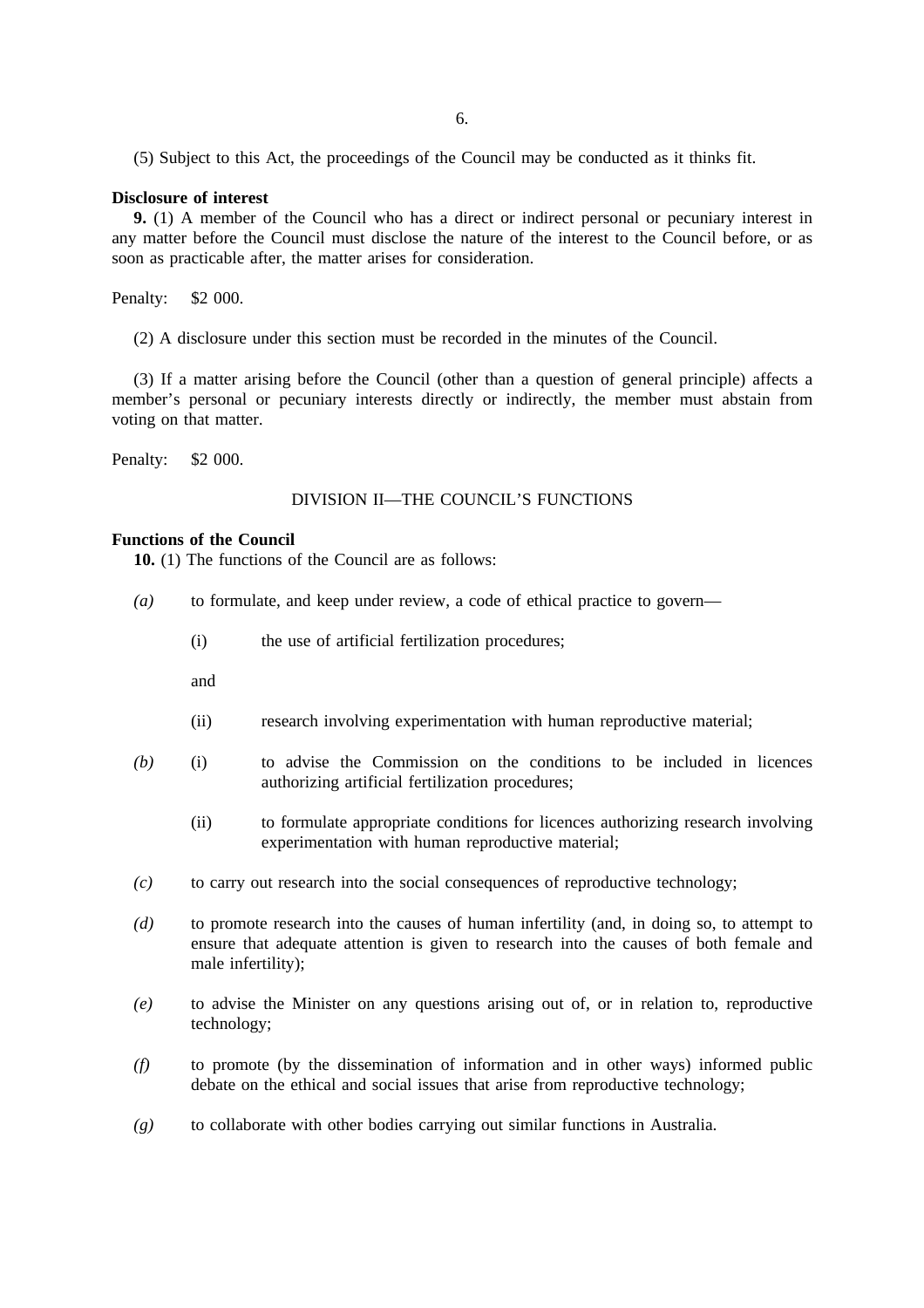(2) The welfare of any child to be born in consequence of an artificial fertilization procedure must be treated as of paramount importance, and accepted as a fundamental principle, in the formulation of the code of ethical practice.

(3) The code of ethical practice must contain provisions to the following effect—

- *(a)* the practice known as embryo flushing must be prohibited;
- *(b)* any persons on whose behalf a human embryo is stored outside the human body must have the right to decide how the embryo is to be dealt with or disposed of and a person who has made such a decision must have (while the embryo remains in storage) the right to review the decision at intervals of no more than 12 months;
- *(c)* a human embryo must not be maintained outside the human body for a period exceeding 10 years;
- *(d)* the culture of a human embryo outside the human body must be prohibited beyond the stage of development at which implantation would normally occur.

(4) For the purpose of formulating the code of ethical practice, the Council may adopt (with or without modification) codes or standards of practice adopted elsewhere.

(5) The code of ethical practice (and any amendments to it) will be promulgated in the form of regulations.

#### **Officers and employees**

**11.** (1) The Council may, with the Minister's approval, employ such staff as it needs for the purposes of this Act.

(2) The Council's staff are not members of the Public Service.

(3) The Council may, with the approval of the Chairman of the Commission, on terms and conditions mutually arranged, make use of the services of any of the Commission's staff.

#### **Annual report**

**12.** (1) The Council must, by 31 March in each year, present a report to the Minister on—

- *(a)* the use of reproductive technology in the State during the previous year;
- *(b)* any significant developments in the techniques of reproductive technology over that period;
- *(c)* any discernible social trends that became apparent over that period attributable to the use of reproductive technology;
- *(d)* any other matters of importance within the sphere of the Council's responsibilities.

(2) The Minister must, within six sitting days after receipt of a report under this section, cause copies of the report to be laid before both Houses of Parliament.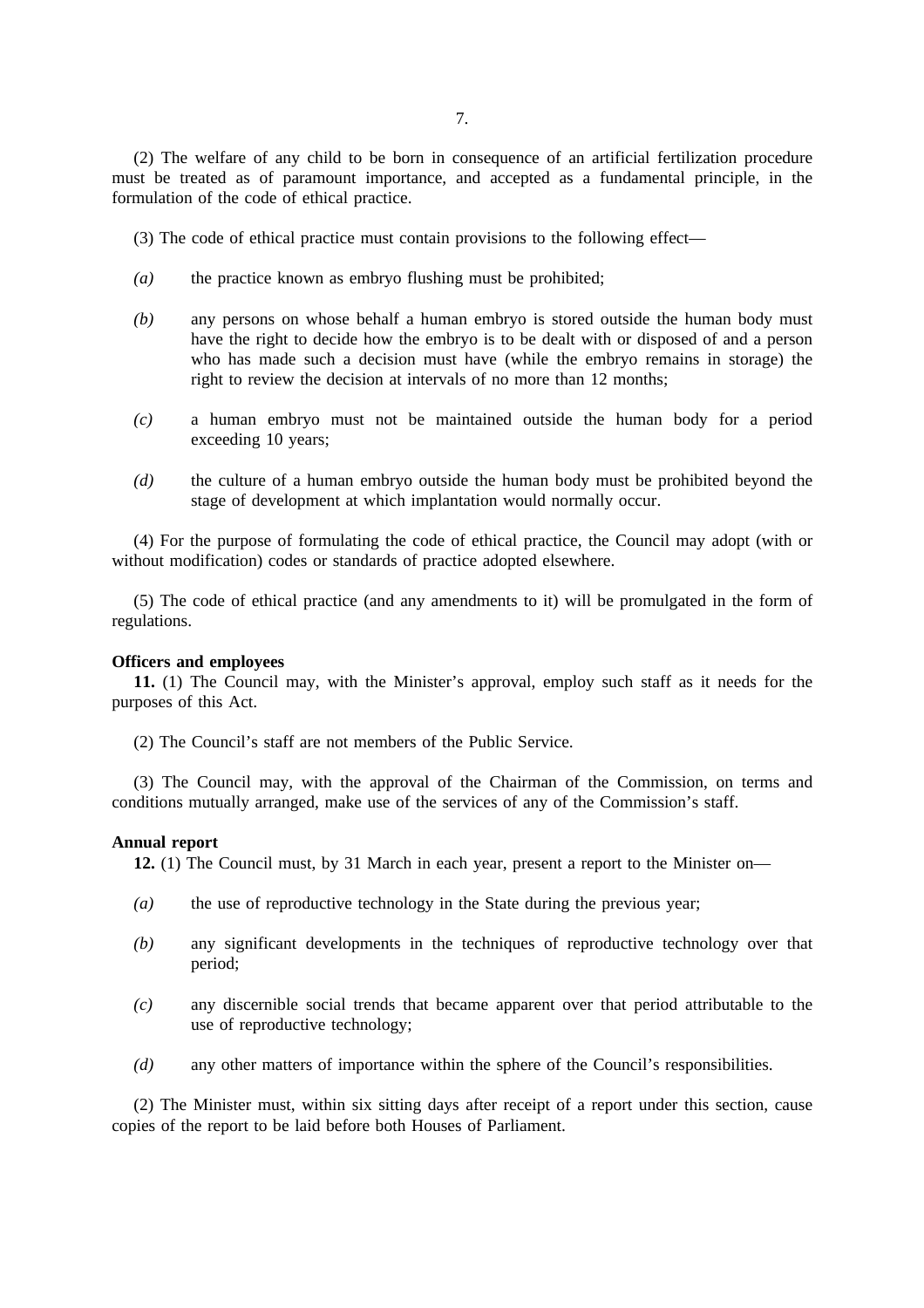#### PART III

#### LICENSING

#### DIVISION I—REQUIREMENT FOR LICENCE

#### **Licence required for artificial fertilization procedures**

**13.** (1) Subject to subsection (7), a person must not carry out an artificial fertilization procedure except in pursuance of a licence granted by the Commission.

Penalty: \$10 000.

(2) The Commission must not grant a licence unless it is satisfied—

*(a)* that the licence is necessary to fulfil a genuine and substantial social need that cannot be adequately met by existing licensees;

and

- $(b)$  that—
	- (i) the applicant is a fit and proper person to hold the licence;

and

- (ii) the applicant has appropriate staff and facilities for carrying out the artificial fertilization procedures for which the licence is sought.
- (3) A licence will be subject to—
- *(a)* a condition defining the kinds of artificial fertilization procedures authorized by the licence;
- *(b)* a condition preventing the application of artificial fertilization procedures except for the benefit of married couples in the following circumstances—
	- (i) the husband or wife (or both) appear to be infertile;
	- or
	- (ii) there appears to be a risk that a genetic defect would be transmitted to a child conceived naturally;
- *(c)* a condition requiring the licensee to ensure that the code of ethical practice is observed;
- *(d)* a condition requiring the licensee to keep specified records in relation to—
	- (i) artificial fertilization procedures conducted in pursuance of the licence;

and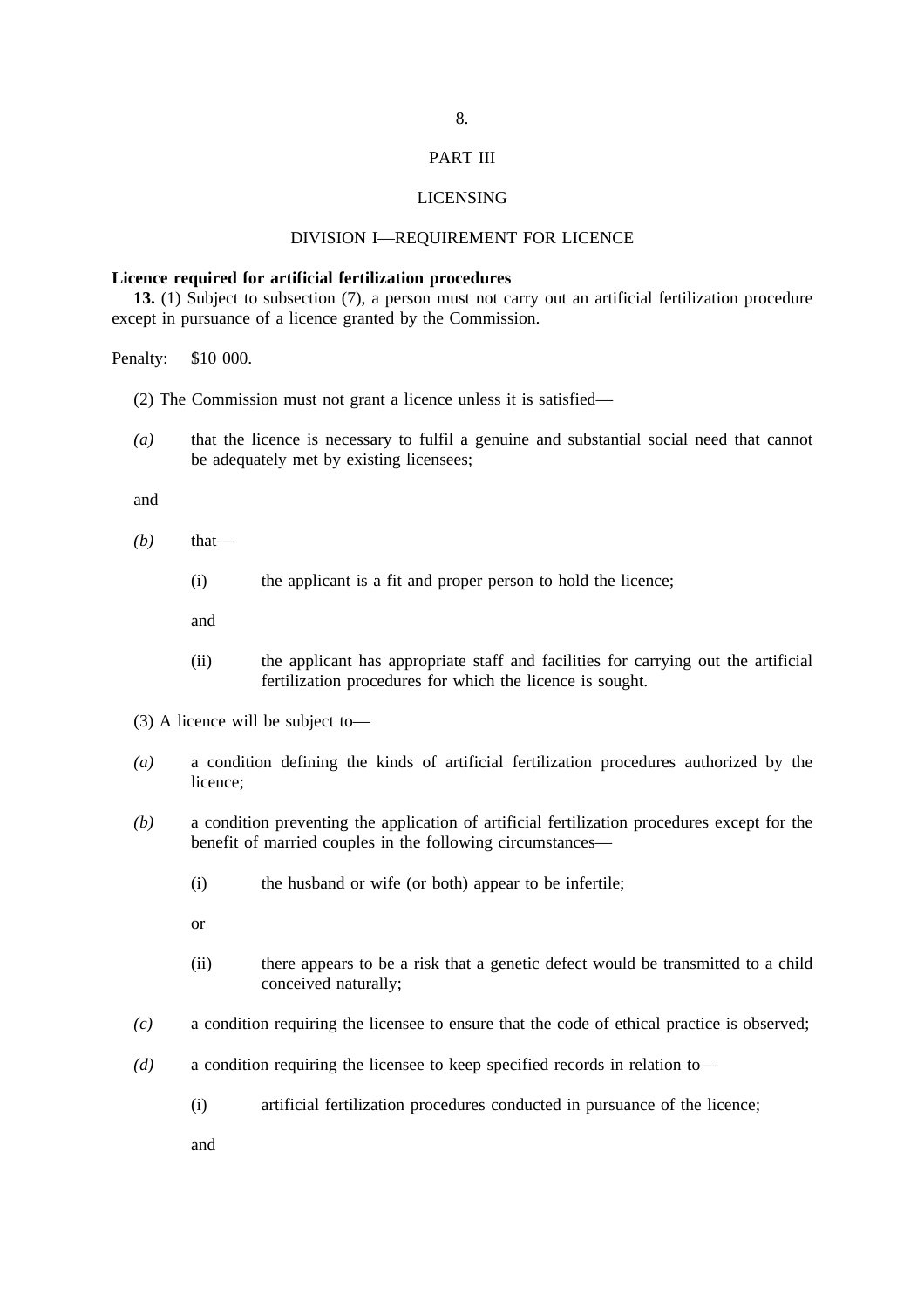(ii) the source of human reproductive material used in the procedures;

*(e)* such other conditions as the Commission may, on the advice of the Council determine.

(4) In subsection (3)—

"married couple" includes two people who are not married but who are cohabiting as husband and wife and who—

- *(a)* have cohabited continuously as husband and wife for the immediately preceding five years;
- or
- *(b)* have, during the immediately preceding six years, cohabited as husband and wife, for periods aggregating at least five years.

(5) Licence conditions—

- *(a)* (i) if determined at the time of grant of the licence—will be included in the licence itself;
	- (ii) if determined subsequently—will be imposed by notice in writing given personally or by post to the licensee;

and

*(b)* may be varied or revoked by notice in writing given personally or by post to the licensee.

(6) If contravention of, or non-compliance with, a condition of a licence occurs, the licensee is guilty of an offence.

Penalty: \$10 000.

(7) A licence is not required under this section in respect of artificial insemination if—

- *(a)* it is carried out by a registered medical practitioner who—
	- (i) has submitted his or her name for registration by the Commission under this section;

and

(ii) has made an undertaking to the Commission to observe the code of ethical practice;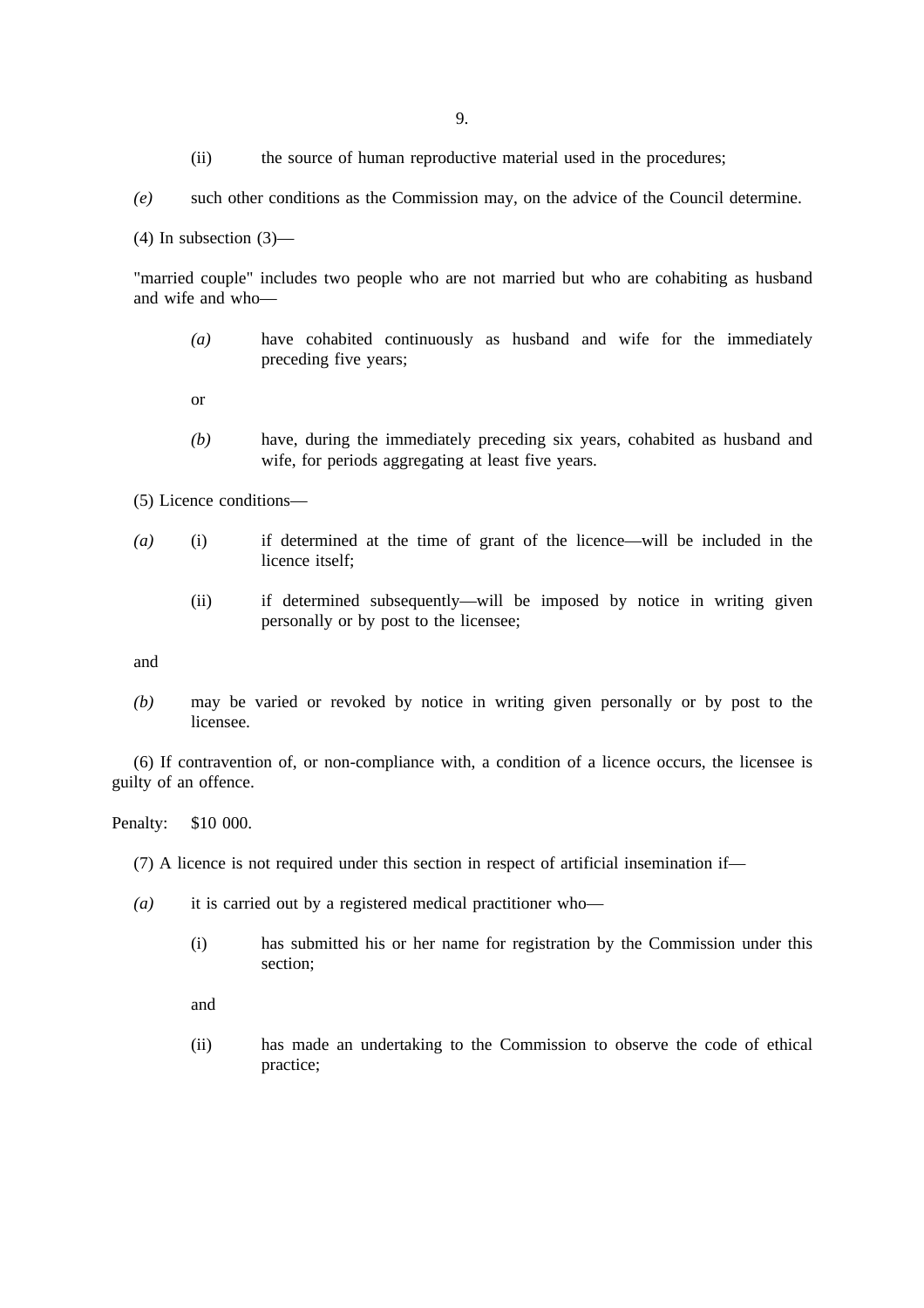or

*(b)* it is carried out gratuitously,

(but this exemption does not extend to any person from whom it has been withdrawn under subsection  $(8)$ ).

(8) If the Commission suspects on reasonable grounds a breach of the code of ethical practice by a person who is exempt from the requirement to hold a licence by virtue of subsection (7), it may, by notice in writing, withdraw the exemption from that person.

#### **Licence required for medical research involving human reproductive material**

**14.** (1) A person must not carry out research involving experimentation with human reproductive material except in pursuance of a licence granted by the Council.

Penalty: \$10 000.

- (2) A licence will be subject to—
- *(a)* a condition defining the kinds of research authorized by the licence;
- *(b)* a condition prohibiting research that may be detrimental to an embryo;
- *(c)* a condition requiring the licensee to ensure observance of the code of ethical practice formulated by the Council in relation to such research;

and

- *(d)* such other conditions as the Council may determine.
- (3) Licence conditions—
- *(a)* (i) if determined at the time of grant of the licence—will be included in the licence itself;
	- (ii) if determined subsequently—will be imposed by notice in writing given personally or by post to the licensee;

and

*(b)* may be varied or revoked by notice in writing given personally or by post to the licensee.

(4) If contravention of, or non-compliance with, a condition of a licence occurs, the licensee is guilty of an offence.

Penalty: \$10 000.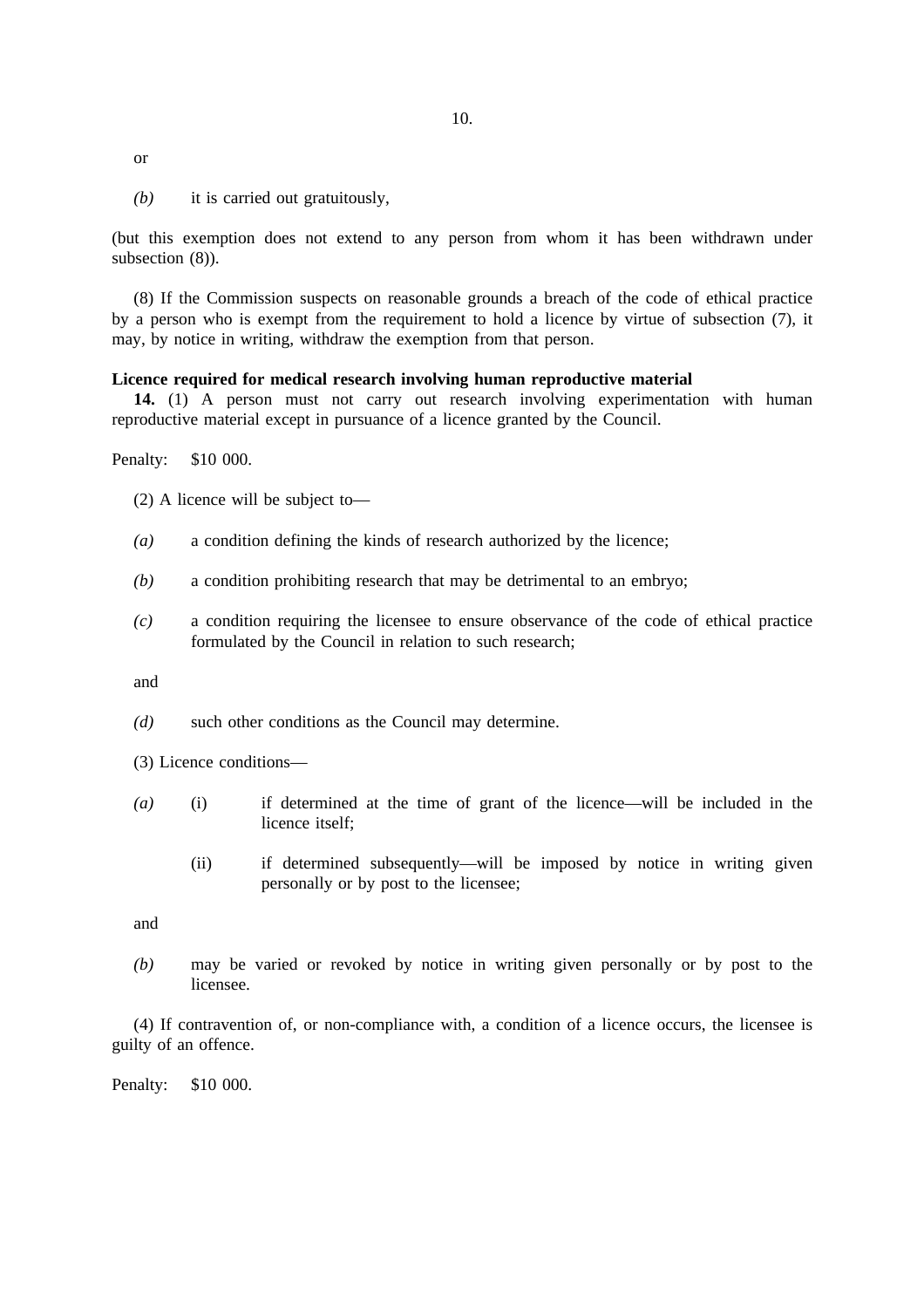#### DIVISION II—SUSPENSION OR CANCELLATION OF LICENCE

#### **Suspension of cancellation of licence**

**15.** (1) The Council or the Commission may, if satisfied that contravention of, or non-compliance with, a condition of a licence granted by it has occurred, suspend or cancel the licence.

(2) Before the Council or the Commission acts under this section it must allow the licensee a reasonable opportunity to make submissions to it in relation to the proposed action.

#### DIVISION III—APPEAL

#### **Appeals**

**16.** (1) An appeal lies to the Supreme Court against—

- *(a)* a refusal by the Commission to grant a licence authorizing artificial fertilization procedures;
- *(b)* a decision by the Commission to impose a particular licence condition;
- *(c)* a decision by the Commission to suspend or cancel a licence;
- *(d)* a decision by the Commission to withdraw an exemption permitting artificial insemination without a licence.

(2) Subject to any contrary order of the Supreme Court, an appeal cannot be commenced after one month from the day on which the appellant receives notice of the decision against which the appeal lies.

- (3) On an appeal, the Supreme Court may—
- *(a)* annul, vary or reverse the decision subject to the appeal;

and

*(b)* make any consequential or ancillary orders.

(4) No appeal lies against a decision by the Council to refuse to grant a licence authorizing research involving experimentation with human reproductive material or against any decision of the Council related to such a licence.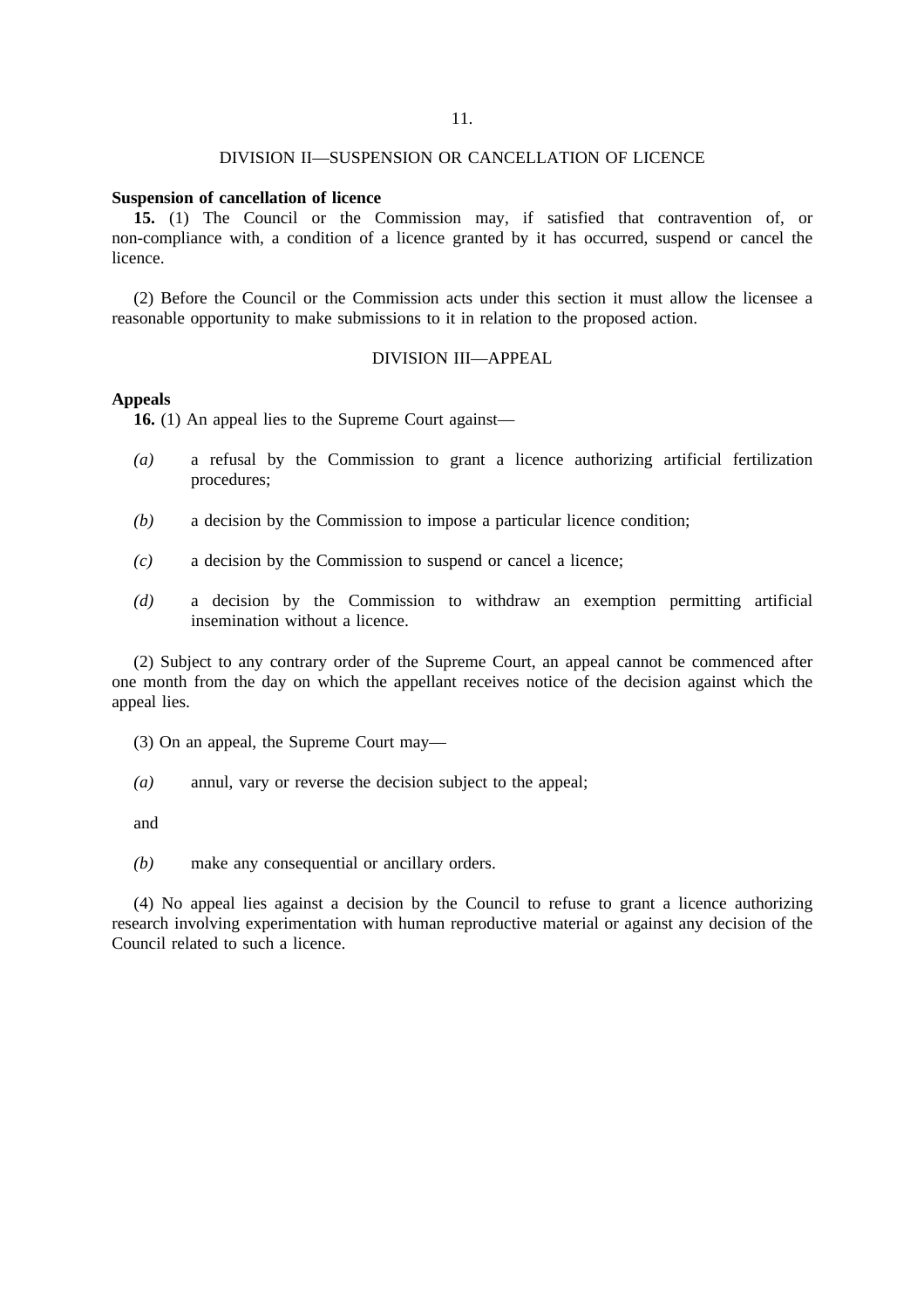#### PART IV

#### **MISCELLANEOUS**

#### **Powers of authorized person**

**17.** (1) An authorized person may at any reasonable time—

- *(a)* enter and inspect any premises—
	- (i) on which artificial fertilization procedures are carried out;
	- or
	- (ii) on which research involving experimentation with human reproductive material is carried out;
- *(b)* inspect any equipment on the premises;
- *(c)* put questions to any person on the premises;
- *(d)* require any person who is apparently in a position to do so, to produce records—
	- (i) relating to artificial fertilization procedures;
	- or
	- (ii) relating to research involving experimentation with human reproductive material;

and

- *(e)* examine those records and take extracts from, or make copies of, any of them.
- (2) A person who—
- *(a)* obstructs an authorized person acting in the exercise of a power conferred by this section;
- *(b)* fails to answer an authorized person's questions to the best of his or her information and belief;

or

*(c)* being in a position to produce records fails to do so when required by an authorized person,

is guilty of an offence.

Penalty: \$2 000.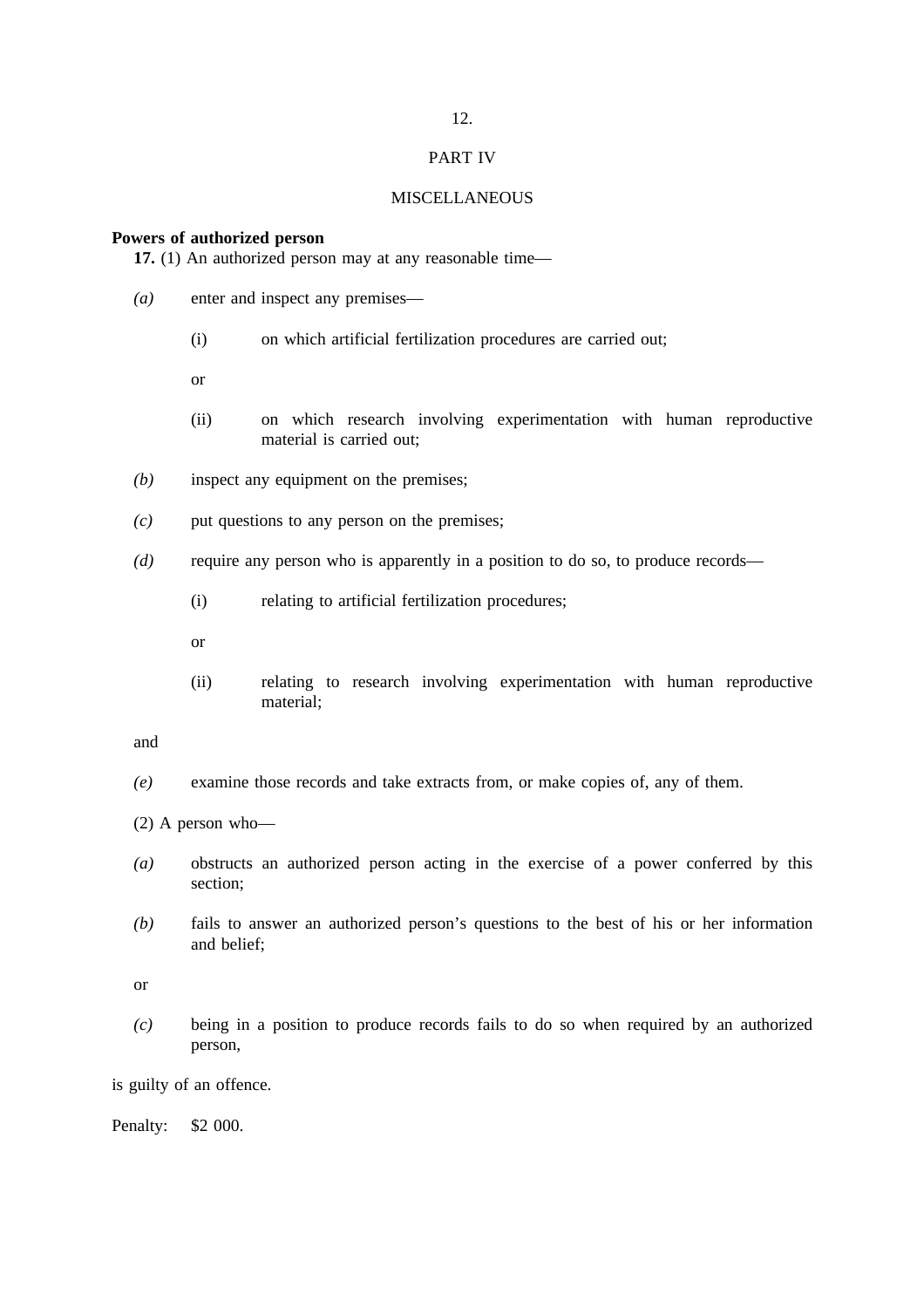(3) Confidential information may be disclosed to an authorized person under this section without breach of any principle of professional ethics.

#### **Confidentiality**

**18.** (1) A person must not disclose the identity of a donor of human reproductive material except—

- *(a)* in the administration of this Act;
- *(b)* in order to carry out an artificial fertilization procedure;

or

*(c)* with the consent (given in the prescribed manner) of the donor of the material.

Penalty: \$5 000 or imprisonment for six months.

(2) A person must not divulge any other confidential information obtained (whether by that person or some other person) in the administration of this Act or for the purpose, or in the course, of carrying out an artificial fertilization procedure or research except—

*(a)* in the administration of this Act or in order to carry out that procedure or research;

or

*(b)* as may be permitted or required by the code of ethical practice.

Penalty: \$5 000 or imprisonment for six months.

#### **Summary offences**

**19.** An offence against this Act is a summary offence.

#### **Regulations**

**20.** (1) The Governor may make such regulations as are contemplated by this Act or as are necessary or expedient for the purposes of this Act.

(2) Without limiting the generality of subsection (1), those regulations may—

- *(a)* prescribe forms of consent for the purposes of this Act;
- *(b)* require licensees to furnish periodic returns of information;
- *(c)* impose penalties (not exceeding \$2 000) for breach of, or non-compliance with, a regulation.

(3) A regulation may incorporate, or operate by reference to, any code or standard (as in force at the date of the regulation, or as in force from time to time) prepared or approved by a body or authority referred to in the regulation.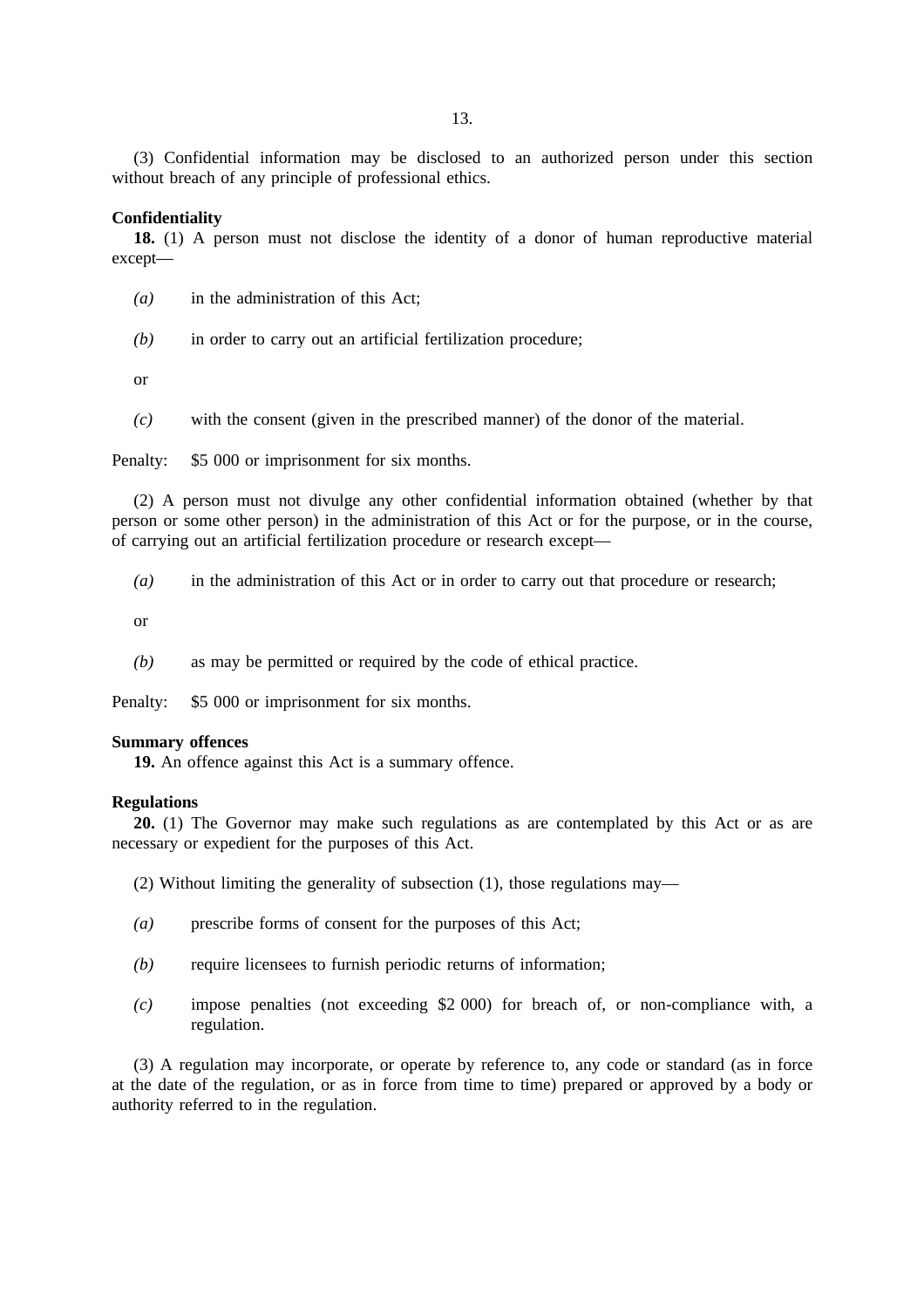(4) Regulations under this Act (including a regulation promulgating the code of ethical practice or any amendments to it) will take effect as follows—

- *(a)* if the regulation has lain before both Houses of Parliament for 14 sitting days and a notice of disallowance has not been given in either House during that period the regulation will take effect at the expiration of that period;
- *(b)* if notice of disallowance has been given in either House during that period but the regulation has not been disallowed, the regulation will take effect when the motion for disallowance is defeated or lapses or, if such a notice has been given in both Houses, when both motions have been defeated or have lapsed or one motion has been defeated and the other motion has lapsed.